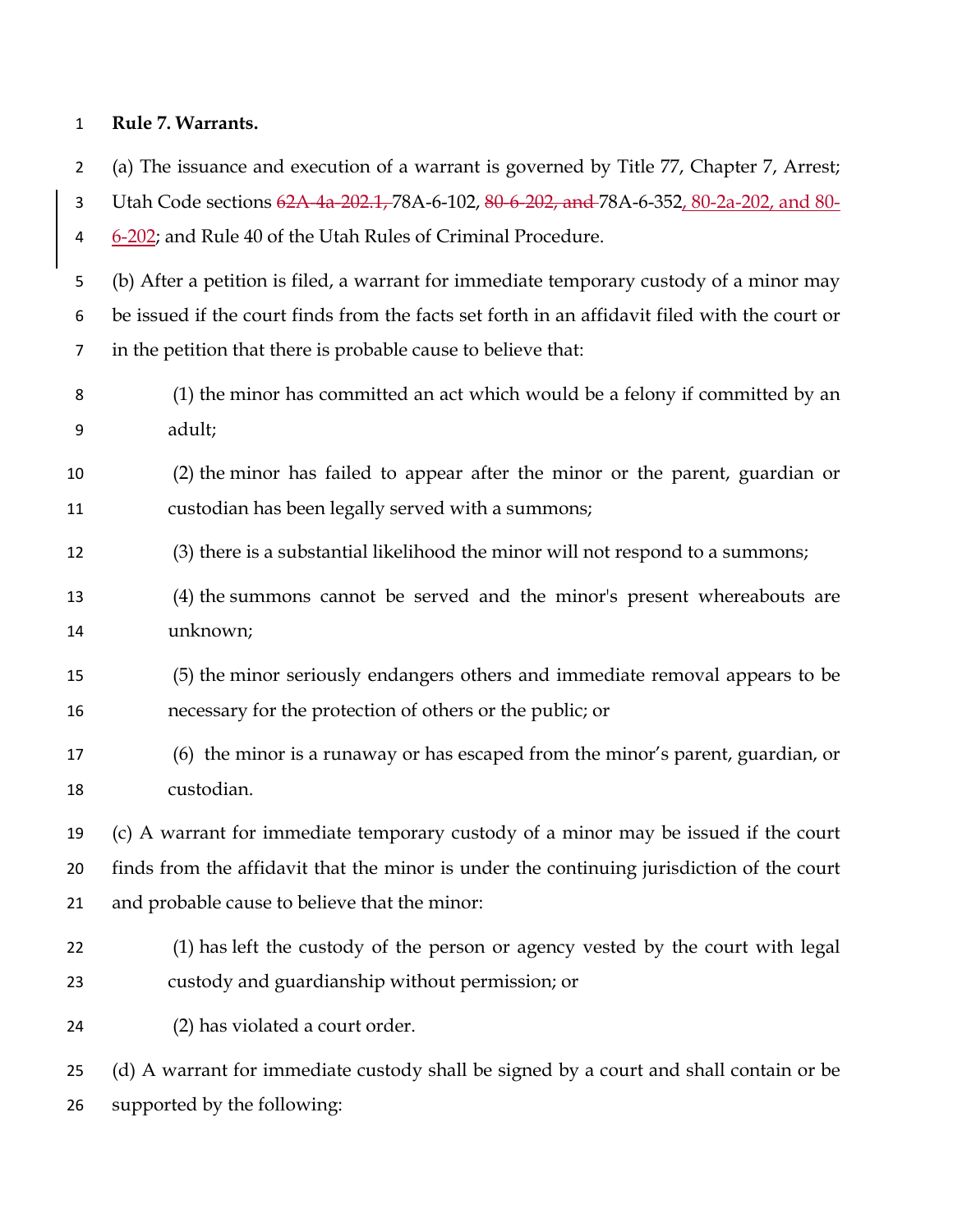- (1) an order that the minor be returned home, taken to the court, taken to a juvenile detention, shelter facility, other nonsecure facility or an adult detention facility, if appropriate, designated by the court at the address specified pending a hearing or further order of the court;
- (2) the name, date of birth and last known address of the minor;
- (3) the reasons why the minor is being taken into custody;
- (4) a time limitation on the execution of the warrant;
- (5) the name and title of the person requesting the warrant unless ordered by the
- court on its own initiative pursuant to these rules; and
- (6) the date, county and court location where the warrant is being issued.

 (e) A peace officer who brings a minor to a detention facility pursuant to a court order for immediate custody shall so inform the person in charge of the facility and the existence of such order shall require the minor's immediate admission. A minor so admitted may not be released without court order.

 (f) This rule shall not limit the statutory authority of a probation officer to take a minor who has violated a condition of probation into custody under Utah Code section 80-6- 201.

 (g) Return of service on a warrant shall be executed within 72 hours unless otherwise ordered by the Court.

(h) Prior to a peace officer or a child welfare worker executing a warrant issued pursuant

to Utah Code section 62A-4a-202.1 80-2a-202 for a child who is missing, has been

- abducted, or has run away, counsel for the Division of Child and Family Services may
- 49 file an ex parte motion to vacate the warrant.
- (hi) The juvenile court to retain and file copies Documents sealed for twenty days -
- Forwarding of record to court with jurisdiction.